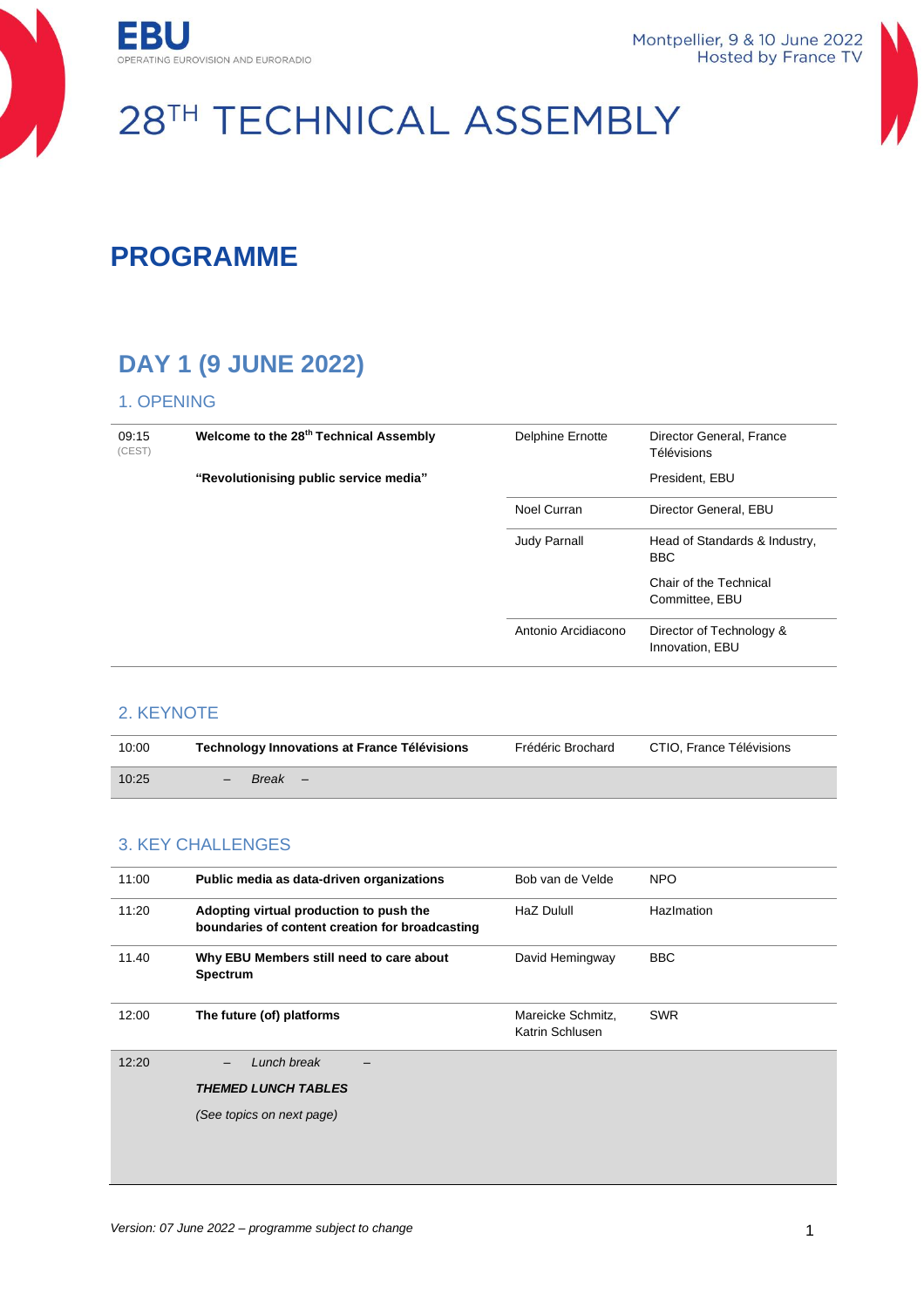

Montpellier, 9 & 10 June 2022 **Hosted by France TV** 

## 28TH TECHNICAL ASSEMBLY

#### **Topics:**

- o *'A European Perspective'*
- o *EuroVOX and 'BluePilot' for Audio*
- o *PEACH*
- o *Virtual Production: XR, Volumentric Capture and CG Animation*
- o *HDR*
- o *Metadata*
- o *5G in production*
- o *5g Broadcast*
- o *Spectrum*
- o *IP and Cloud*
- o *Cybersecurity*
- o *Media Dataspaces and Gaia-X*

#### 4. AFTERNOON KEYNOTE

| 13.30 | From broadcaster to platforms | <b>Phil Wiser</b> | Executive Vice President & |
|-------|-------------------------------|-------------------|----------------------------|
|       |                               |                   | CTO, Paramount Global      |

#### 5. GETTING AN EDGE

| 14:00 | Next-gen public service media through<br>collaborative Innovation - the BTF | Robin Ribback | <b>SRG</b> |
|-------|-----------------------------------------------------------------------------|---------------|------------|
| 14:15 | <b>Eurovision Song Contest 5G Trials</b>                                    | Gino Alberico | RAI        |
| 14:30 | 5G-MAG reference tool and its potential                                     | Jordi Gimenez | 5G-MAG     |

#### 6. TECHNOLOGY & INNOVATION AWARDS

| 14:45 | <b>T&amp;I AWARDS CEREMONY</b> | Judy Parnall        | BBC, EBU TC Chair        |
|-------|--------------------------------|---------------------|--------------------------|
|       | Winners of the T&I Award 2022  | Antonio Arcidiacono | Director of Technology & |
|       | Young Technology Talent Award  |                     | Innovation, EBU          |

#### 7. FRANCE TÉLÉVISIONS SITE VISIT

| 15:15 |                          | Innovative production strategies at France TV's<br>"La Fabrique" studio | <b>Yves Dumond</b> | Director of Operations "La<br>Fabrique", France Télévisions |
|-------|--------------------------|-------------------------------------------------------------------------|--------------------|-------------------------------------------------------------|
| 15:30 | $\overline{\phantom{0}}$ | End of Part 1                                                           |                    |                                                             |
| 15:50 |                          | Transfer to France Télévisions studio                                   |                    |                                                             |
|       |                          | Start of Part 2                                                         |                    |                                                             |
| 16:30 |                          | France Télévisions studio site visit                                    |                    |                                                             |
| 18:30 |                          | France Télévisions studio social event -                                |                    |                                                             |
| 21:30 |                          | End of Day $1 -$                                                        |                    |                                                             |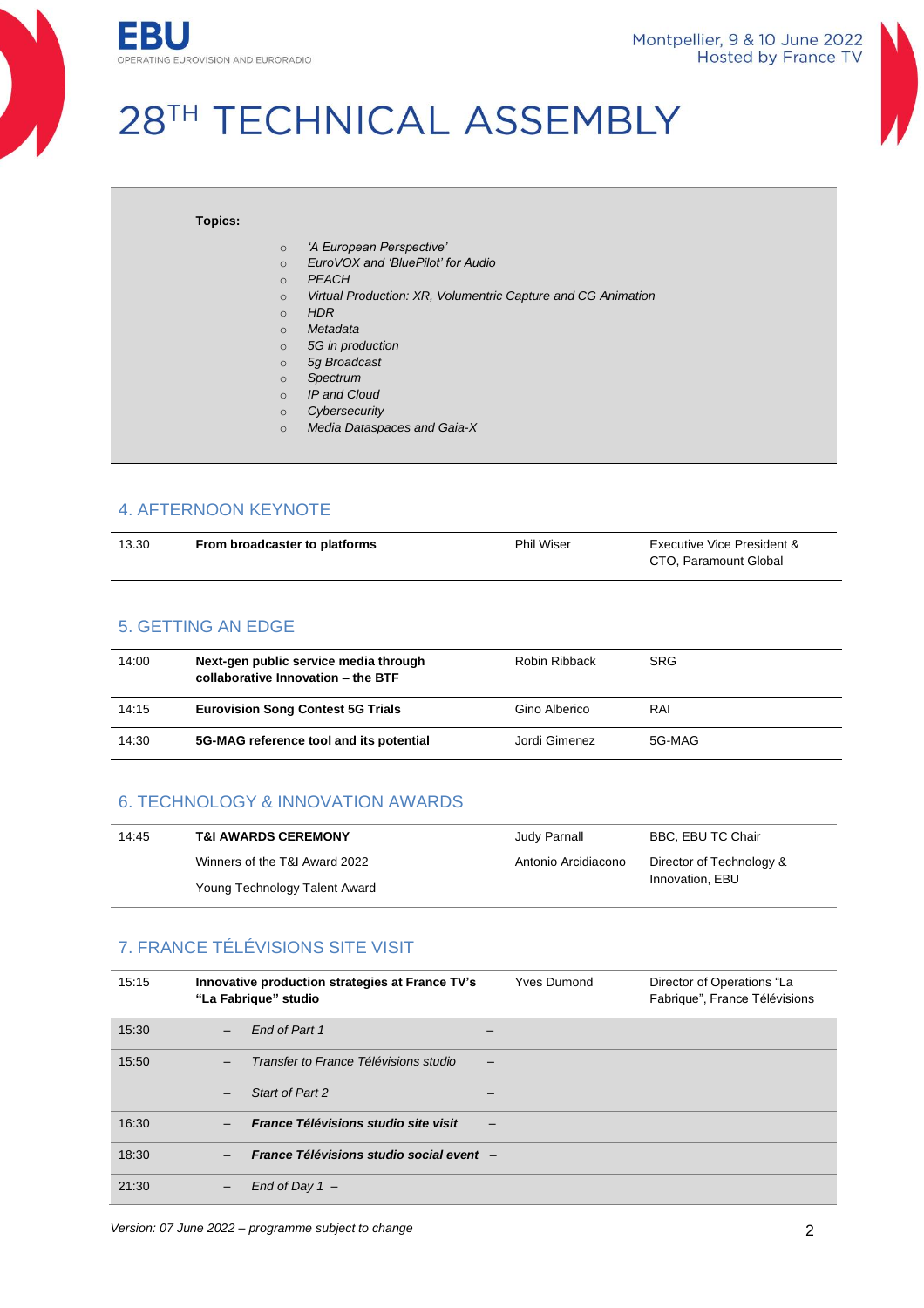



# 28TH TECHNICAL ASSEMBLY

### **DAY 2 (10 JUNE 2022)**

#### 8. OPENING DAY 2

| 09:30 | Welcome to Day 2 of the 28th Technical Assembly           | Antonio Arcidiacono | Director of Technology &<br>Innovation, EBU  |
|-------|-----------------------------------------------------------|---------------------|----------------------------------------------|
|       | 9. REPORTING                                              |                     |                                              |
| 09:30 | Report of the EBU TC and the T&I Department<br>activities | Judy Parnall        | <b>BBC, EBU Technical</b><br>Committee chair |
|       |                                                           | Antonio Arcidiacono | Director of Technology &<br>Innovation, EBU  |
| 10:00 | Presentation of the revised Workplan                      | Judy Parnall        | <b>BBC, EBU Technical</b><br>Committee chair |

#### 10. PROUD TO PRESENT

| 10:20 | ORF's new broadcast facility                                     | Karl Petermichl | ORF          |
|-------|------------------------------------------------------------------|-----------------|--------------|
| 10:30 | <b>YLE's innovation strategy</b>                                 | Jouni Frilander | <b>YLE</b>   |
| 10:40 | Radio France's audio innovation strategy                         | Bun Rath Tor    | Radio France |
| 10:50 | Arte's journey into open source with the arte.ty video<br>player | Kemal Görgülü   | Arte         |
| 11:00 | Break                                                            |                 |              |

#### 11. *TECHNICAL COMMITTEE ELECTIONS*

*THE PERIOD BETWEEN 11:30 AND 13:00 IS SET ASIDE TO RUN THE TC ELECTIONS*

| 11:30 | <b>FIRST ROUND OF THE TC ELECTIONS</b>            |
|-------|---------------------------------------------------|
| 11:50 | Counting break<br>$-$<br>$\overline{\phantom{m}}$ |
| 12:30 | <b>ELECTION RESULTS AND FURTHER ROUNDS</b>        |
| 13:00 | Lunch break                                       |
|       | <b>THEMED LUNCH TABLES</b>                        |
|       | (See topics on page 2)                            |